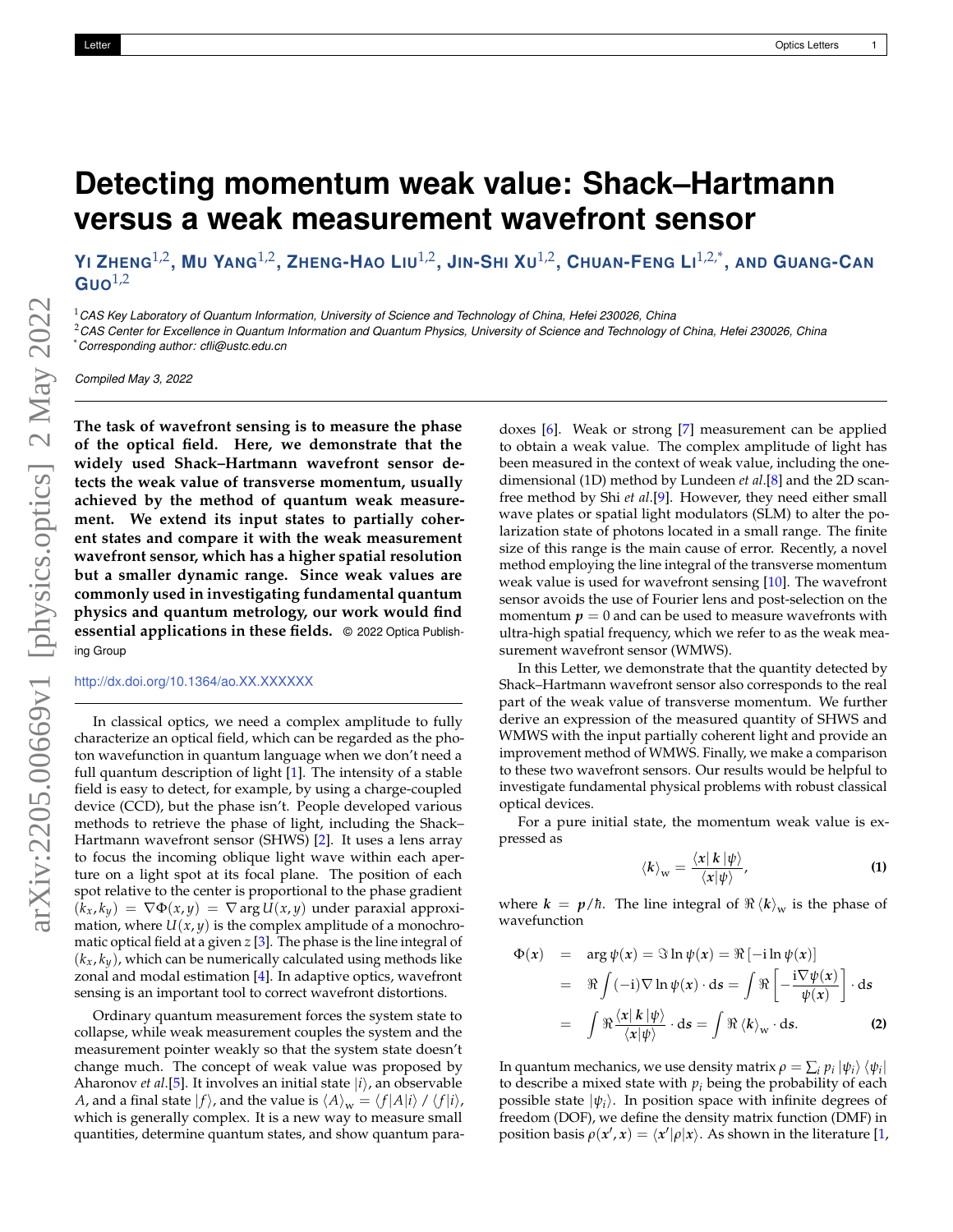[11,](#page-2-10) [12\]](#page-2-11),  $\rho(x', x)$  is proportional to the mutual coherence function at the same time

$$
\rho(x',x) \propto G(x',x;0) = \langle U(x',t)U^*(x,t) \rangle, \qquad (3)
$$

and we give an intuitive derivation in Supplement 1. When the initial state is mixed, the weak value is  $\langle x | k\rho | x \rangle / \langle x | \rho | x \rangle$  [\[13\]](#page-2-12), which becomes Eq. [\(1\)](#page-0-0) when  $\rho = |\psi\rangle \langle \psi|$ . Then the line integral of its real part becomes

<span id="page-1-3"></span>
$$
\int \Re \frac{\langle x | k \rho | x \rangle}{\langle x | \rho | x \rangle} \cdot ds = \int \nabla_1 \arg \rho(x, x) \cdot ds,
$$
 (4)

<span id="page-1-0"></span>whose meaning will be briefly discussed later.



**Fig. 1.** Shack–Hartmann wavefront sensor with only one lenslet at position *x* open. When partially coherent light described by *ρ* arrives, the center point of light spot on the focal plane corresponds to the real part of momentum weak value.

Detection of partially coherent lights using SHWS and its possible applications have been discussed [\[11,](#page-2-10) [12\]](#page-2-11). Now we analyze why SHWS measures momentum weak value. For simplicity, we only consider 1D case and calculate the behavior of light passing the microlens located at  $z = 0$ . Detecting light at other locations is equivalent to displacing the light or DMF first. The input optical field is described by *ρ*, and we let the length of the microlens be 2*a*. In a real SHWS, light spots on the focal plane may escape to other zones if the incoming wave is too oblique, causing difficulties when processing data. But here we mask other zones first, as shown in Fig. [1](#page-1-0) so that there will be only one spot at the focal plane, analogous to shorttime Fourier transform [\[14\]](#page-2-13). The quantum operator of masking is a superposition of projection operators,  $\Pi = \int_{-a}^{a} dx |x\rangle \langle x|$ . Applying it to *ρ*, we obtain

$$
\rho_a = \Pi \rho \Pi^{\dagger} = \int_{-a}^{a} dx_1 \int_{-a}^{a} dx_2 \left| x_1 \right\rangle \left\langle x_1 \right| \rho \left| x_2 \right\rangle \left\langle x_2 \right|, \quad (5)
$$

which hasn't been normalized under the condition  $\text{Tr} \rho_a = 1$ . SHWS searches the center point of each spot at the focal plane to be the measurement result of this aperture by calculating the intensity-weighted average of positions from the camera image [\[3\]](#page-2-2). The optical field we consider is close to the mask, so at the focal plane an extra phase proportional to *r* 2 is added to the Fourier transform of the original field, but the intensity is not changed. So what SHWS measures is the average momentum of the mixed state  $\rho_a$ , that is

$$
\frac{\text{Tr}\left(\rho_{a}k\right)}{\text{Tr}\,\rho_{a}}=\frac{\int_{-a}^{a}\mathrm{d}x\Im\rho_{1}'(x,x)}{\int_{-a}^{a}\mathrm{d}x\rho(x,x)},\tag{6}
$$

which is proved in Supplement 1. When *a* is sufficiently small, we assume  $\rho$  and its partial derivatives remain the same in the aperture so that we can replace  $\rho(x, x)$  with  $\rho(0, 0)$ , and  $\rho'_1(x, x)$ with  $\rho'_1(0,0)$ , obtaining  $\Im \left( \rho'_1(0,0) / \rho(0,0) \right)$ . When the aperture is at position *x*, the value is

$$
\Im \frac{\rho_1'(x,x)}{\rho(x,x)} = \Re \frac{\langle x | k\rho | x \rangle}{\langle x | \rho | x \rangle}.
$$
 (7)

<span id="page-1-1"></span>So when the aperture is small, SHWS detects the real part of momentum weak value.



**Fig. 2.** Experimental setup of weak measurement wavefront sensor. A beam passes through a polarizer, a calcite crystal (WM), a quarter wave plate (QWP), and a beam displacer (BD). Then the intensity is measured by a camera.

Then we turn to WMWS, which follows the method by Kocsis *et al*.[\[15\]](#page-2-14). As shown in Fig. [2,](#page-1-1) a polarizer with an optical axis at  $45^\circ$  is used to prepare the incoming light beam with diagonal polarization  $(\ket{H}+\ket{V})$  /  $\sqrt{2}$ . Then it passes a thin calcite crystal called WM which performs weak measurement. The angle between its axis and the propagation direction (*z*-axis) is set to be near 45◦ , and the crystal can be rotated around *z* axis to let its axis lie on either *x*-*z* or *y*-*z* plane. When the axis is on *x*-*z* (*y*-*z*) plane, the incoming light with horizontal (vertical) polarization is displaced by a small distance *l* toward the positive direction of *x*-axis (*y*-axis). However, this birefringent crystal can't be deemed as a perfect beam displacer. For example, *l* depends on the oblique angle of the incoming beam, and phase difference of horizontal (*H*) and vertical (*V*) light emerges after passing WM, which needs to be eliminated by tilting WM. See Supplement 1 for more details. Then a quarter wave plate (QWP) and a beam displacer (BD, a thick birefringent crystal) are used to separate beams with left- and right-handed circular polarization. A CCD or CMOS camera measures the intensity of the final beam. Then we can measure the real part of  $k_x$  ( $k_y$ ) weak value using this formula

<span id="page-1-2"></span>
$$
\Re \left\langle k_x \right\rangle_W \approx \frac{1}{l} \frac{I_{x,L} - I_{x,R}}{I_{x,L} + I_{x,R}}, \Re \left\langle k_y \right\rangle_W \approx \frac{1}{l} \frac{I_{y,R} - I_{y,L}}{I_{y,L} + I_{y,R}}, \quad (8)
$$

which is an approximate form due to the nature of weak value. An important correction by an arcsine operation [\[10,](#page-2-9) [15\]](#page-2-14) will be discussed later.

We provide a theoretical derivation of momentum weak value with the pure input state based on classical optics in Supplement 1. We further describe it using a mixed state *ρ* when the axis of WM is on *x*-*z* plane. The *y*-*z* plane scenario is similar.

Considering both spatial and polarization DOFs, the initial density matrix of photon is  $\rho_{init} = \frac{1}{2} (|H\rangle + |V\rangle) (\langle H| + \langle V|) \otimes$ *ρ*. The unitary operation of WM is exp (−i*l* |*H*)  $\langle H | \otimes k_x \rangle$ , which becomes  $U_{WM} = (1 - iI |H\rangle \langle H| \otimes k_x)$  under first-order approximation when *l* is small. After passing WM, the state becomes